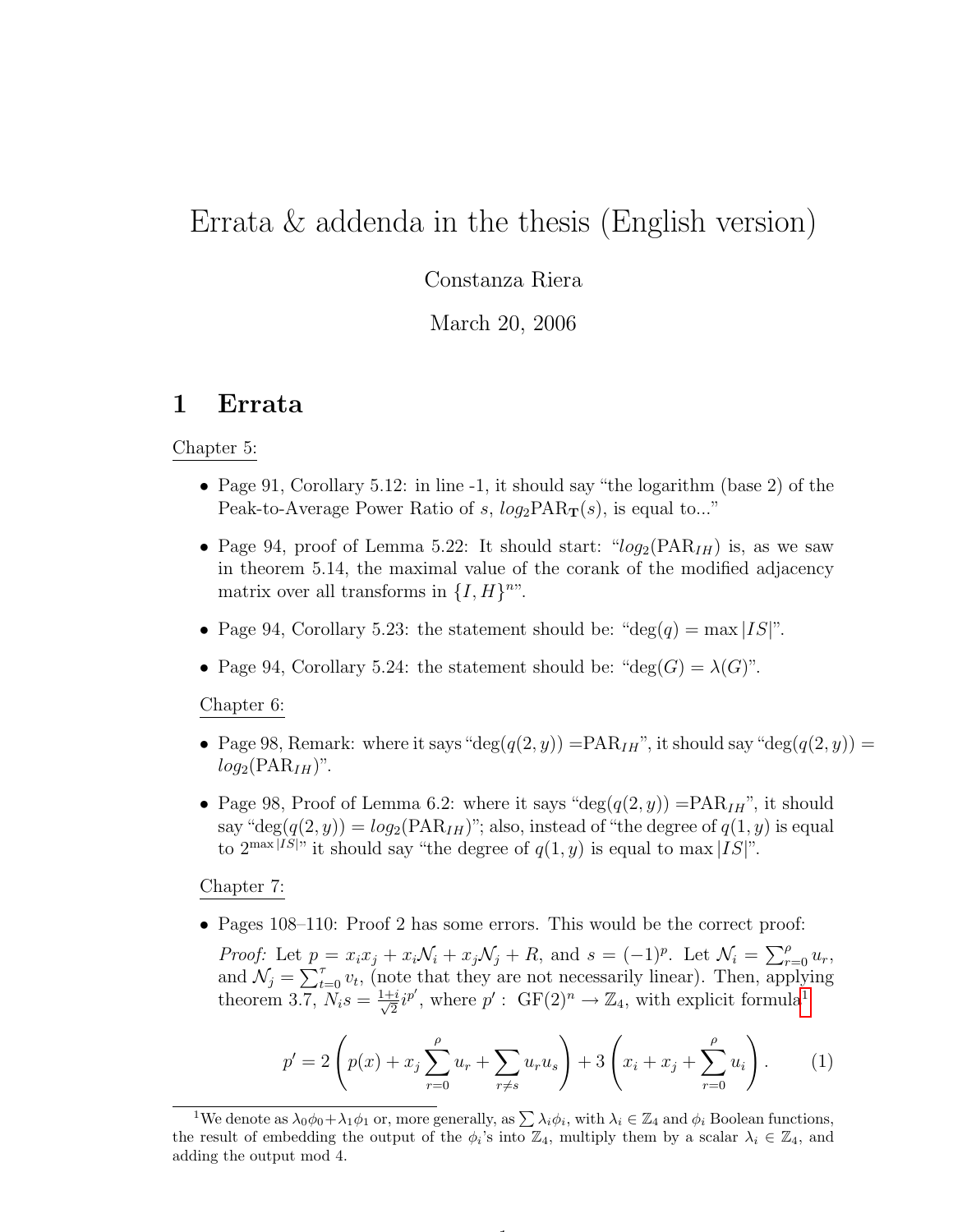Define  $\delta, \delta_2 \in \{D\}^n$  as  $\delta = \frac{\sqrt{2}}{1+i}$  $\frac{\sqrt{2}}{1+i}$   $\prod$  $_{k=i,j}$  $\begin{pmatrix} 1 & 0 \\ 0 & 0 \\ 0 & 0 \\ 0 & 0 \\ 0 & 0 \\ 0 & 0 & 0 \\ 0 & 0 & 0 \\ 0 & 0 & 0 \\ 0 & 0 & 0 & 0 \\ 0 & 0 & 0 & 0 \\ 0 & 0 & 0 & 0 & 0 \\ 0 & 0 & 0 & 0 & 0 \\ 0 & 0 & 0 & 0 & 0 & 0 \\ 0 & 0 & 0 & 0 & 0 & 0 \\ 0 & 0 & 0 & 0 & 0 & 0 & 0 \\ 0 & 0 & 0 & 0 & 0 & 0 & 0 \\ 0 & 0 & 0 & 0 & 0 & 0 & 0 \\ 0 &$  $0 \quad i$  $\setminus$ k . Applying  $\delta$  to  $N_i s$ , we get  $s' = \delta N_i s = i^{p_i}$ , where

$$
p_i = 2\left(p(x) + x_j \sum_{r=0}^{\rho} u_r + \sum_{r \neq s} u_r u_s\right) + 3 \sum_{r=0}^{\rho} u_i.
$$
 (2)

This is the result of the action of  $LC(i)$ . Now we apply  $LC(j)$ ; that is, we first apply  $N_j$  to s'. One can see that the result is  $N_j s' = \frac{1+i}{\sqrt{2}}$  $\frac{-i}{2}i^{p''}$ , where  $p'' : GF(2)^n \to \mathbb{Z}_4$ , with explicit formula

$$
p'' = 2\left(x_i x_j + x_i \sum_{t=0}^{\tau} v_t + x_j \left(\sum_{r=0}^{\rho} u_r + \sum_{t=0}^{\tau} v_t\right) + \sum_{t \neq u} v_t v_u + \sum_{r,t} u_r v_t + \sum_{r=0}^{\rho} u_r + R\right) + 3(x_i + x_j + \sum_{t=0}^{\tau} v_t)
$$
\n(3)

Then we apply  $\delta$  to  $N_j s'$  to get  $s'' = \delta N_j s' = i^{p_{ij}}$ , where

$$
p_{ij} = 2\left(x_i x_j + x_i \sum_{t=0}^{\tau} v_t + x_j \left(\sum_{r=0}^{\rho} u_r + \sum_{t=0}^{\tau} v_t\right) + \sum_{t \neq u} v_t v_u + \sum_{r,t} u_r v_t + \sum_{r=0}^{\rho} u_r + R\right) + 3 \sum_{t=0}^{\tau} v_t
$$
\n(4)

Now we apply  $LC(i)$  again; that is, we first apply  $N_i$  to  $s''$ . One can see that the result is  $N_i s'' = \frac{1+i}{\sqrt{2}}$  $\frac{1}{2}i^{p'''}$ , where  $p'''$ :  $GF(2)^n \to \mathbb{Z}_4$ , with explicit formula

$$
p''' = 2\left(x_i x_j + x_i \sum_{t=0}^{\tau} v_t + x_j \sum_{r=0}^{\rho} u_r + \sum_{r=0}^{\tau} u_r + \sum_{t=0}^{\tau} v_t + R\right) + 3(x_i + x_j)
$$
\n(5)

Then we apply  $\delta$  to  $N_i s''$  to get  $s''' = \delta N_i s'' = (-1)^{p'_{ij}}$ , where

$$
p'_{iji} = x_i x_j + x_i \sum_{t=0}^{\tau} v_t + x_j \sum_{r=0}^{\rho} u_r + \sum_{r,t} u_r v_t + \sum_{r=0}^{\rho} u_r + \sum_{t=0}^{\tau} v_t + R \tag{6}
$$

Define  $\delta_2 = -\prod$  $_{k=i,j}$  $\left(\begin{array}{cc} 0 & -1 \\ 1 & 0 \end{array}\right)_k$ . If we apply now  $\delta_2$  to  $s'''$ , we get

 $\sim$ 

$$
p_{iji} = x_i x_j + x_i \sum_{t=0}^{\tau} v_t + x_j \sum_{r=0}^{\rho} u_r + \sum_{r,t} u_r v_t + R,\tag{7}
$$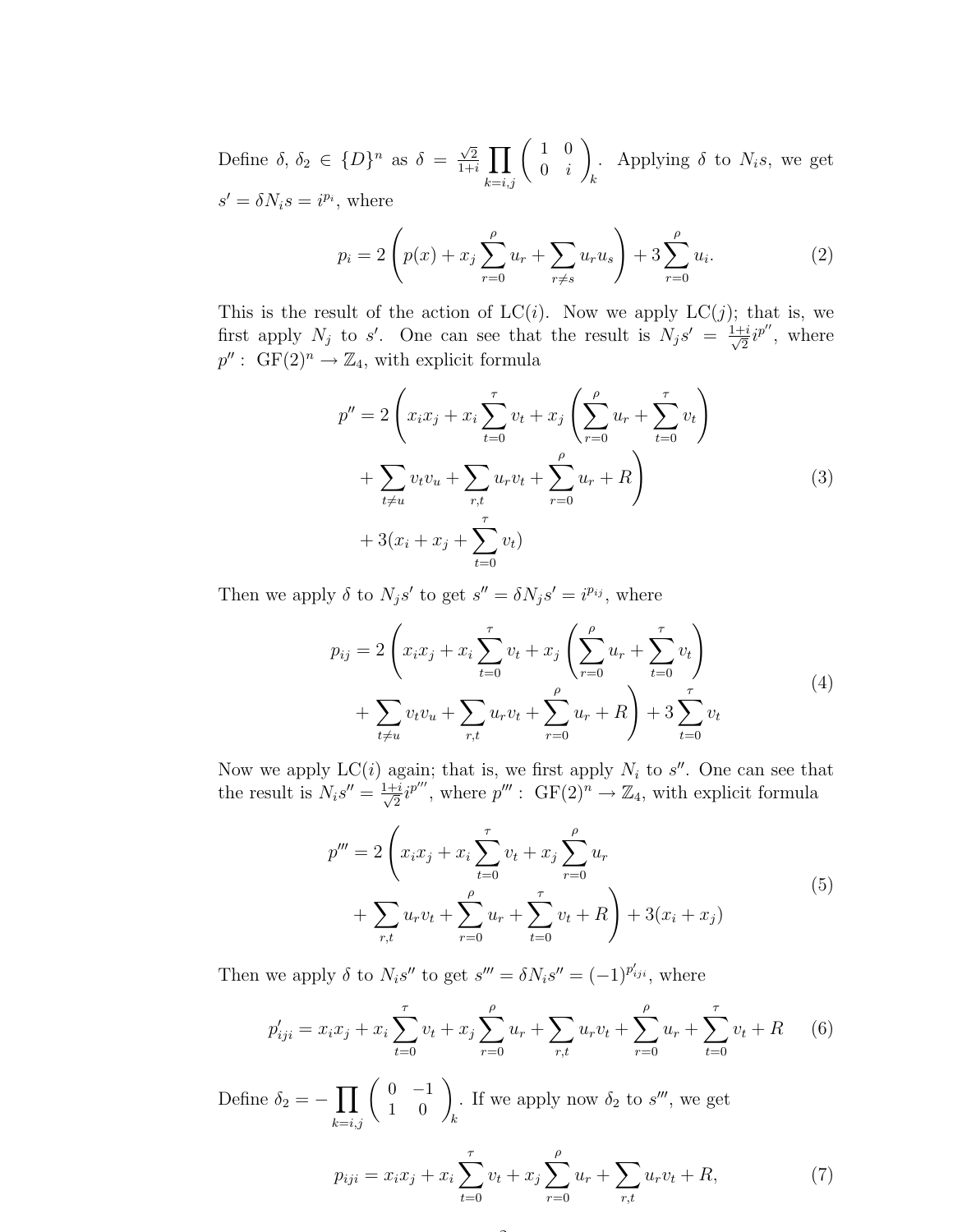which is by definition 7.2 the formula for pivot on the hypergraph associated to p. Note that this proofs theorem 7.4: Let  $d =$  $\begin{pmatrix} 1 & 0 \\ 0 & 0 \\ 0 & 0 \\ 0 & 0 \\ 0 & 0 \\ 0 & 0 & 0 \\ 0 & 0 & 0 \\ 0 & 0 & 0 \\ 0 & 0 & 0 & 0 \\ 0 & 0 & 0 & 0 \\ 0 & 0 & 0 & 0 & 0 \\ 0 & 0 & 0 & 0 & 0 \\ 0 & 0 & 0 & 0 & 0 & 0 \\ 0 & 0 & 0 & 0 & 0 & 0 \\ 0 & 0 & 0 & 0 & 0 & 0 & 0 \\ 0 & 0 & 0 & 0 & 0 & 0 & 0 \\ 0 & 0 & 0 & 0 & 0 & 0 & 0 \\ 0 &$  $0 \quad i$  $\setminus$ , and let  $d' =$  $\left(\begin{array}{cc} 0 & -1 \\ 1 & 0 \end{array}\right)$ . We see that we have applied: - In position *i*:  $d'dNddN = d' \begin{pmatrix} 0 & 1 \\ -1 & 0 \end{pmatrix} H = H$  $-$  In position j:  $\frac{-1}{e^{3\pi i/2}}$  $\frac{-1}{e^{3\pi i/4}}d'ddNd = (-1)d'\begin{pmatrix} 0 & -1 \\ 1 & 0 \end{pmatrix} H = H$ – Remaining positions: I

 $\blacksquare$ 

Chapter 8:

• In page 117, Corollary 8.4 says that:

$$
(N_{j_{t-1}} \cdots N_{j_0})m(-1)^p = \frac{1}{2^{t/2}} \sum_{a \in GF(2)^t} i^{\lfloor (a+1)/2 \rfloor} [m_a](-1)^{p_a + x \cdot a}
$$

where  $x = (x_{j_0}, \ldots, x_{j_{t-1}})$  and  $[(a + 1)/2]$  means "the floor function for  $(a+1)/2$ ".

The correct formula would be

$$
(N_{j_{t-1}} \cdots N_{j_0})m(-1)^p = \frac{1}{2^{t/2}} \sum_{a \in GF(2)^t} i^{wt(a)}[m_a](-1)^{p_a+x \cdot a}
$$

where  $x = (x_{j_0}, \ldots, x_{j_{t-1}})$  and 'wt(a)' means 'the weight of a as a binary string'.

## 2 Addenda

• Page 111, proof of theorem 7.7: Proof: Let  $f \in \mathcal{F}^{n,t}$ . Then, it fulfils the condition of definition 7.2 for every edge ij such that  $t \leq i, j \leq n$ . By section 7.5, pivoting on any of such edges leaves the clique invariant. This means that the number of flat spectra of  $f$  will be at least the number of times we can pivot on the clique on the last  $n - t$  variables times the number of times we can pivot on the complete bipartite graph  $\sum_{i=0}^{t-1} \sum_{j=t}^{n-1} x_i x_j$  (not counting repetitions), plus the identity transform. The number of times we can pivot on the clique of the hypergraph is the same as the number of times we can pivot on a clique of size  $n - t$ , which is as weel the number of flat spectra of the clique w.r.t.  $\{I, H\}^n$ . By lemma 4.7, this number is  $2^{n-t-1}$ . Now, we can pivot on each edge of the complete bipartite graph, but note that now the pivoting changes the graph, so a new pivot may not be possible (depending on

 $\sim$